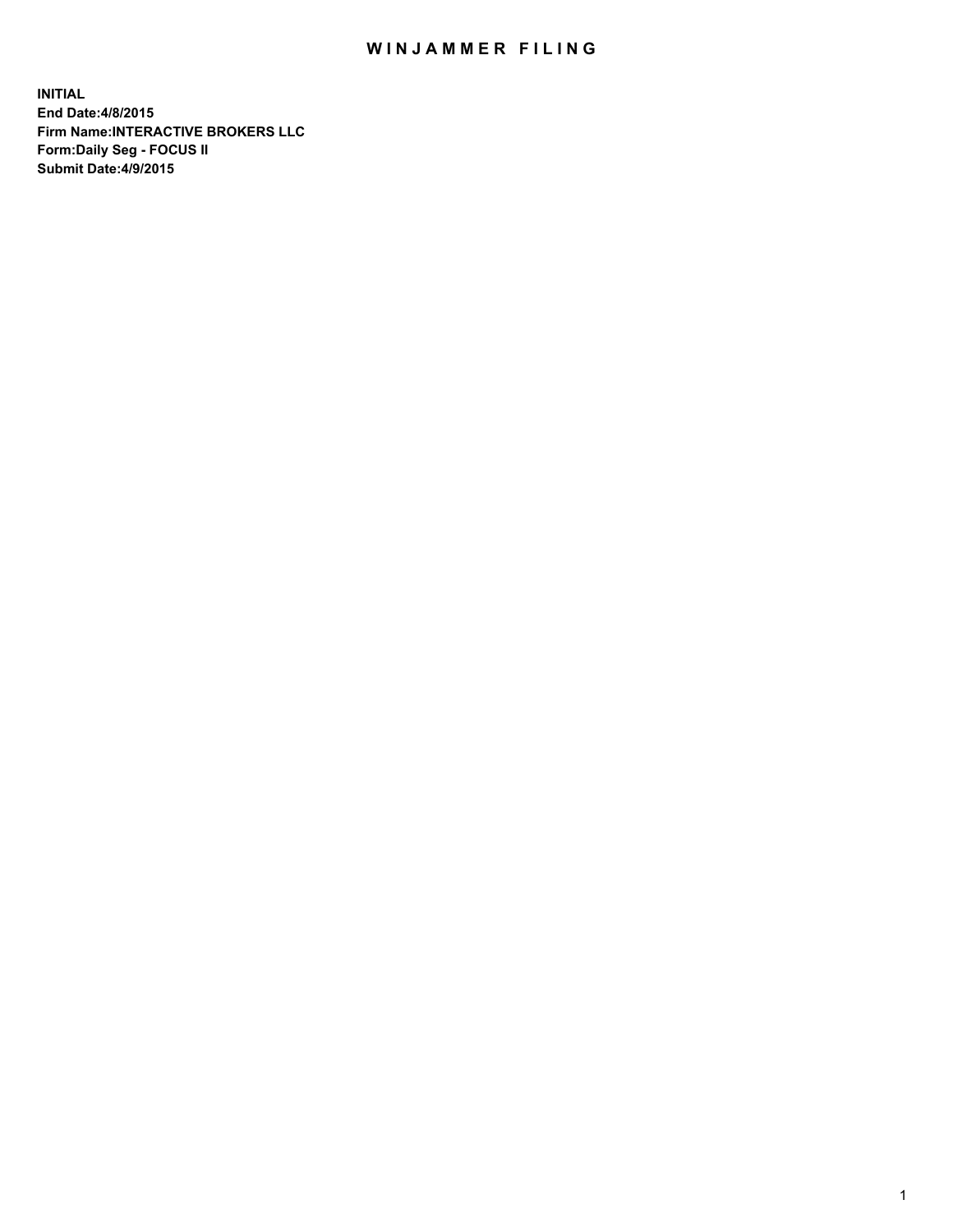## **INITIAL End Date:4/8/2015 Firm Name:INTERACTIVE BROKERS LLC Form:Daily Seg - FOCUS II Submit Date:4/9/2015 Daily Segregation - Cover Page**

| Name of Company                                                                   | <b>INTERACTIVE BROKERS LLC</b> |
|-----------------------------------------------------------------------------------|--------------------------------|
| <b>Contact Name</b>                                                               | <b>Michael Ellman</b>          |
| <b>Contact Phone Number</b>                                                       | 203-422-8926                   |
| <b>Contact Email Address</b>                                                      | mellman@interactivebrokers.co  |
|                                                                                   | $\underline{\mathbf{m}}$       |
| FCM's Customer Segregated Funds Residual Interest Target (choose one):            |                                |
| a. Minimum dollar amount: ; or                                                    | $\overline{\mathbf{0}}$        |
| b. Minimum percentage of customer segregated funds required:% ; or                | 0                              |
| c. Dollar amount range between: and; or                                           | 155,000,000 245,000,000        |
| d. Percentage range of customer segregated funds required between:% and%.         | 00                             |
| FCM's Customer Secured Amount Funds Residual Interest Target (choose one):        |                                |
| a. Minimum dollar amount: ; or                                                    | $\overline{\mathbf{0}}$        |
| b. Minimum percentage of customer secured funds required:% ; or                   | 0                              |
| c. Dollar amount range between: and; or                                           | 80,000,000 120,000,000         |
| d. Percentage range of customer secured funds required between:% and%.            | 00                             |
| FCM's Cleared Swaps Customer Collateral Residual Interest Target (choose one):    |                                |
| a. Minimum dollar amount: ; or                                                    | $\overline{\mathbf{0}}$        |
| b. Minimum percentage of cleared swaps customer collateral required:% ; or        | $\underline{\mathbf{0}}$       |
| c. Dollar amount range between: and; or                                           | 0 <sub>0</sub>                 |
| d. Percentage range of cleared swaps customer collateral required between:% and%. | 0 <sub>0</sub>                 |
|                                                                                   |                                |
| Current ANC:on                                                                    | 2,660,010,721 08-APR-2015      |
| <b>Broker Dealer Minimum</b>                                                      | 272,696,812                    |
| Debit/Deficit - CustomersCurrent AmountGross Amount                               |                                |
| Domestic Debit/Deficit                                                            | 2,816,334                      |
| Foreign Debit/Deficit                                                             | 5,950,3360                     |
| Debit/Deficit - Non CustomersCurrent AmountGross Amount                           |                                |
| Domestic Debit/Deficit                                                            | 0 <sub>0</sub>                 |
| Foreign Debit/Deficit                                                             | 0 <sub>0</sub>                 |
| Proprietary Profit/Loss                                                           |                                |
| Domestic Profit/Loss                                                              | $\overline{\mathbf{0}}$        |
| Foreign Profit/Loss                                                               | $\underline{\mathbf{0}}$       |
| Proprietary Open Trade Equity                                                     |                                |
| Domestic OTE                                                                      | <u>0</u>                       |
| Foreign OTE                                                                       | <u>0</u>                       |
| <b>SPAN</b>                                                                       |                                |
| <b>Customer SPAN Calculation</b>                                                  | 1,277,476,028                  |
| Non-Customer SPAN Calcualation                                                    | 20,606,082                     |
| <b>Proprietary Capital Charges</b>                                                | <u>0</u>                       |
| Minimum Dollar Amount Requirement                                                 | 20,000,000 [7465]              |
| Other NFA Dollar Amount Requirement                                               | 22,266,541 [7475]              |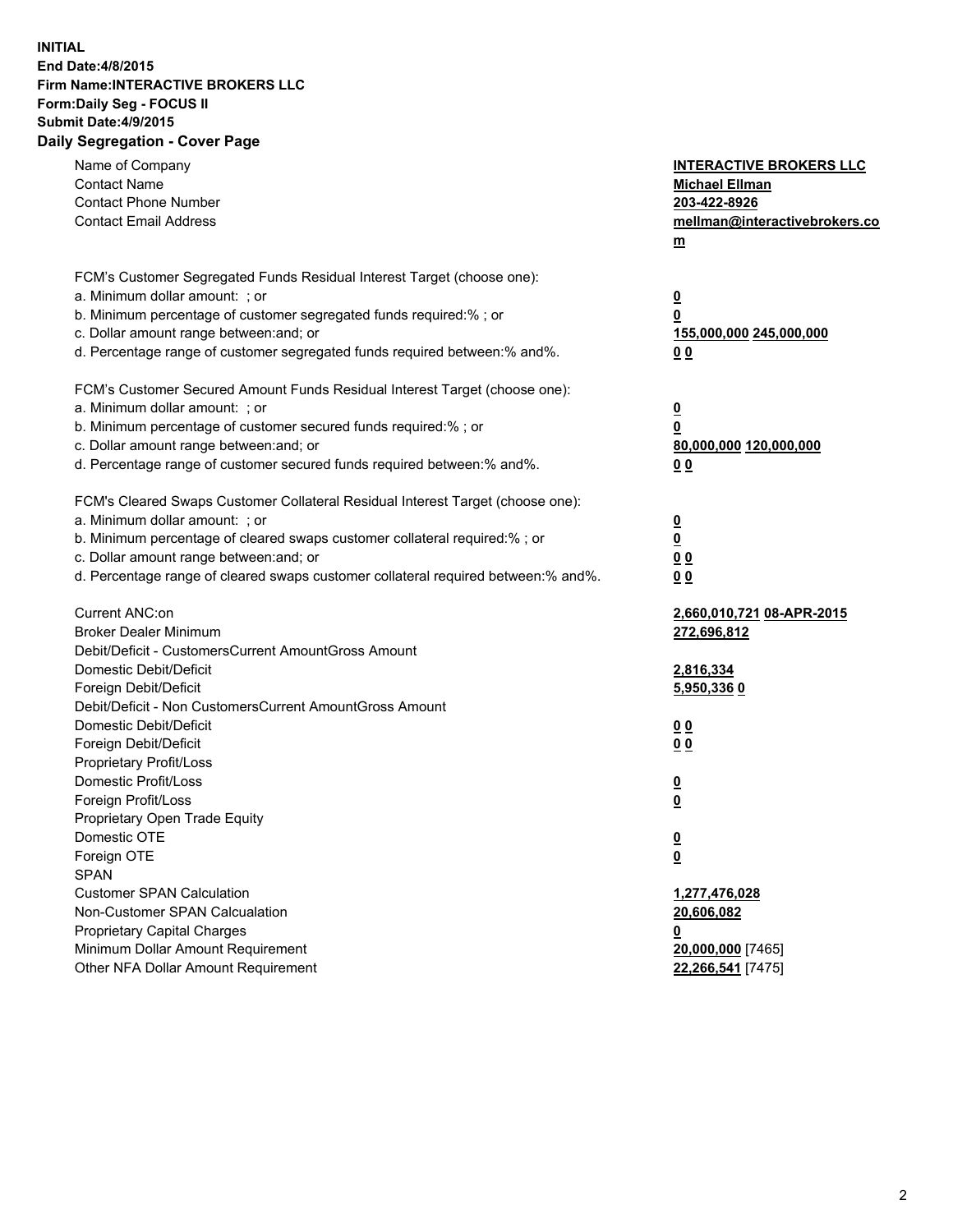## **INITIAL End Date:4/8/2015 Firm Name:INTERACTIVE BROKERS LLC Form:Daily Seg - FOCUS II Submit Date:4/9/2015 Daily Segregation - Secured Amounts**

|     | Foreign Futures and Foreign Options Secured Amounts                                         |                                   |
|-----|---------------------------------------------------------------------------------------------|-----------------------------------|
|     | Amount required to be set aside pursuant to law, rule or regulation of a foreign            | $0$ [7305]                        |
|     | government or a rule of a self-regulatory organization authorized thereunder                |                                   |
| 1.  | Net ledger balance - Foreign Futures and Foreign Option Trading - All Customers             |                                   |
|     | A. Cash                                                                                     | 412,383,225 [7315]                |
|     | B. Securities (at market)                                                                   | $0$ [7317]                        |
| 2.  | Net unrealized profit (loss) in open futures contracts traded on a foreign board of trade   | 114,461,384 [7325]                |
| 3.  | Exchange traded options                                                                     |                                   |
|     | a. Market value of open option contracts purchased on a foreign board of trade              | 207,318 [7335]                    |
|     | b. Market value of open contracts granted (sold) on a foreign board of trade                | -59,686 [7337]                    |
| 4.  | Net equity (deficit) (add lines 1.2. and 3.)                                                | 526,992,241 [7345]                |
| 5.  | Account liquidating to a deficit and account with a debit balances - gross amount           | 5,950,336 [7351]                  |
|     | Less: amount offset by customer owned securities                                            |                                   |
| 6.  |                                                                                             | 0 [7352] 5,950,336 [7354]         |
|     | Amount required to be set aside as the secured amount - Net Liquidating Equity              | 532,942,577 [7355]                |
|     | Method (add lines 4 and 5)                                                                  |                                   |
| 7.  | Greater of amount required to be set aside pursuant to foreign jurisdiction (above) or line | 532,942,577 [7360]                |
|     | 6.                                                                                          |                                   |
|     | FUNDS DEPOSITED IN SEPARATE REGULATION 30.7 ACCOUNTS                                        |                                   |
| 1.  | Cash in banks                                                                               |                                   |
|     | A. Banks located in the United States                                                       | 34,574,988 [7500]                 |
|     | B. Other banks qualified under Regulation 30.7                                              | 0 [7520] 34,574,988 [7530]        |
| 2.  | Securities                                                                                  |                                   |
|     | A. In safekeeping with banks located in the United States                                   | 363,756,846 [7540]                |
|     | B. In safekeeping with other banks qualified under Regulation 30.7                          | 0 [7560] 363,756,846 [7570]       |
| 3.  | Equities with registered futures commission merchants                                       |                                   |
|     | A. Cash                                                                                     | $0$ [7580]                        |
|     | <b>B.</b> Securities                                                                        | $0$ [7590]                        |
|     | C. Unrealized gain (loss) on open futures contracts                                         | $0$ [7600]                        |
|     | D. Value of long option contracts                                                           | $0$ [7610]                        |
|     | E. Value of short option contracts                                                          | 0 [7615] 0 [7620]                 |
| 4.  | Amounts held by clearing organizations of foreign boards of trade                           |                                   |
|     | A. Cash                                                                                     | $0$ [7640]                        |
|     | <b>B.</b> Securities                                                                        | $0$ [7650]                        |
|     | C. Amount due to (from) clearing organization - daily variation                             | $0$ [7660]                        |
|     | D. Value of long option contracts                                                           | $0$ [7670]                        |
|     | E. Value of short option contracts                                                          | 0 [7675] 0 [7680]                 |
| 5.  | Amounts held by members of foreign boards of trade                                          |                                   |
|     | A. Cash                                                                                     | 158,496,191 [7700]                |
|     | <b>B.</b> Securities                                                                        | $0$ [7710]                        |
|     | C. Unrealized gain (loss) on open futures contracts                                         | 86,547,702 [7720]                 |
|     | D. Value of long option contracts                                                           | 207,333 [7730]                    |
|     | E. Value of short option contracts                                                          | -59,689 [7735] 245,191,537 [7740] |
| 6.  | Amounts with other depositories designated by a foreign board of trade                      | $0$ [7760]                        |
| 7.  | Segregated funds on hand                                                                    | $0$ [7765]                        |
| 8.  | Total funds in separate section 30.7 accounts                                               | 643,523,371 [7770]                |
| 9.  | Excess (deficiency) Set Aside for Secured Amount (subtract line 7 Secured Statement         | 110,580,794 [7380]                |
|     | Page 1 from Line 8)                                                                         |                                   |
| 10. |                                                                                             |                                   |
| 11. | Management Target Amount for Excess funds in separate section 30.7 accounts                 | 80,000,000 [7780]                 |
|     | Excess (deficiency) funds in separate 30.7 accounts over (under) Management Target          | 30,580,794 [7785]                 |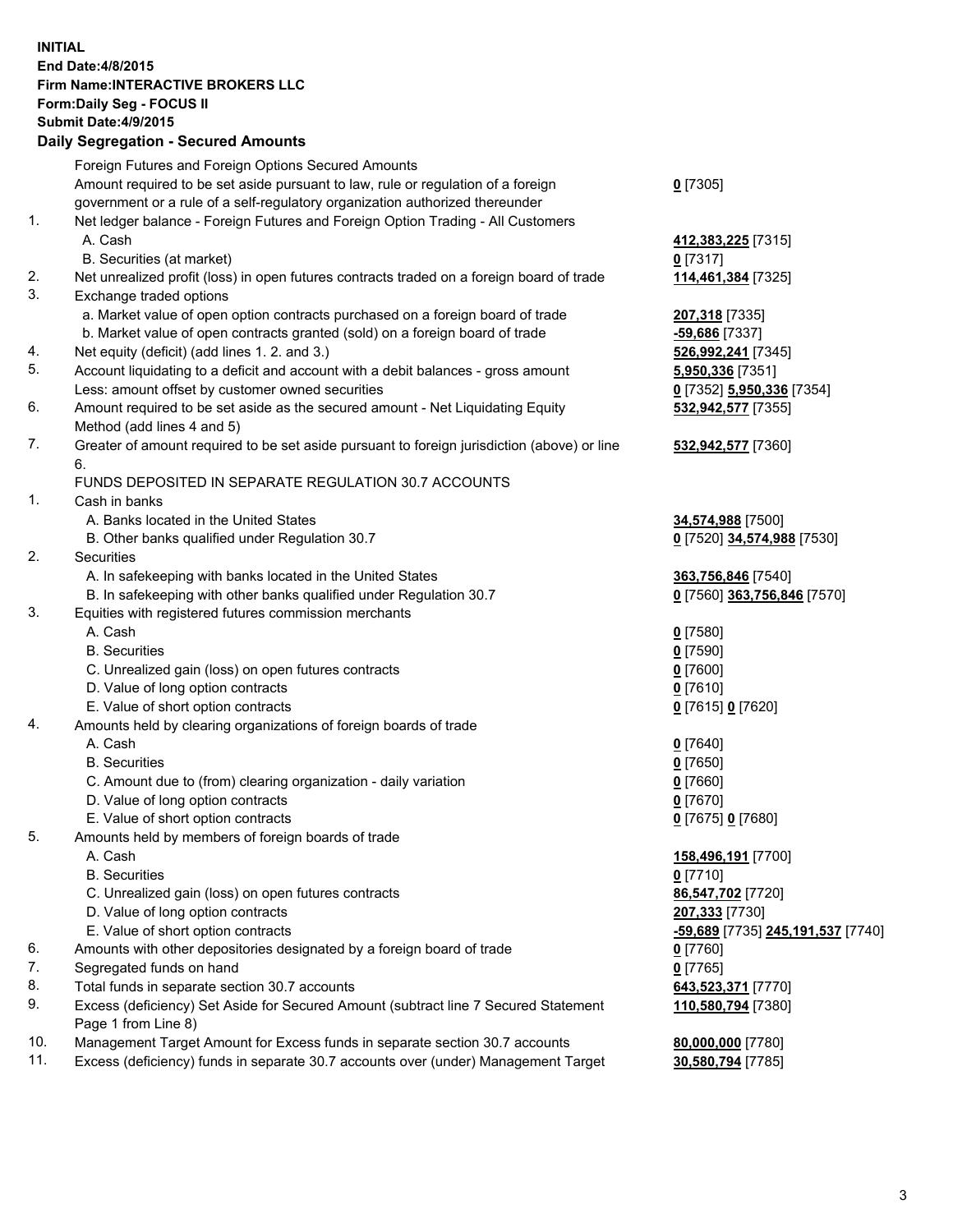**INITIAL End Date:4/8/2015 Firm Name:INTERACTIVE BROKERS LLC Form:Daily Seg - FOCUS II Submit Date:4/9/2015 Daily Segregation - Segregation Statement** SEGREGATION REQUIREMENTS(Section 4d(2) of the CEAct) 1. Net ledger balance A. Cash **2,502,220,879** [7010] B. Securities (at market) **0** [7020] 2. Net unrealized profit (loss) in open futures contracts traded on a contract market **-23,370,255** [7030] 3. Exchange traded options A. Add market value of open option contracts purchased on a contract market **99,273,026** [7032] B. Deduct market value of open option contracts granted (sold) on a contract market **-161,175,971** [7033] 4. Net equity (deficit) (add lines 1, 2 and 3) **2,416,947,679** [7040] 5. Accounts liquidating to a deficit and accounts with debit balances - gross amount **2,816,334** [7045] Less: amount offset by customer securities **0** [7047] **2,816,334** [7050] 6. Amount required to be segregated (add lines 4 and 5) **2,419,764,013** [7060] FUNDS IN SEGREGATED ACCOUNTS 7. Deposited in segregated funds bank accounts A. Cash **271,106,409** [7070] B. Securities representing investments of customers' funds (at market) **1,447,507,154** [7080] C. Securities held for particular customers or option customers in lieu of cash (at market) **0** [7090] 8. Margins on deposit with derivatives clearing organizations of contract markets A. Cash **12,668,362** [7100] B. Securities representing investments of customers' funds (at market) **109,264,978** [7110] C. Securities held for particular customers or option customers in lieu of cash (at market) **0** [7120] 9. Net settlement from (to) derivatives clearing organizations of contract markets **3,329,652** [7130] 10. Exchange traded options A. Value of open long option contracts **3,094,833** [7132] B. Value of open short option contracts **-8,355,670** [7133] 11. Net equities with other FCMs A. Net liquidating equity **-47,249,819** [7140] B. Securities representing investments of customers' funds (at market) **828,589,845** [7160] C. Securities held for particular customers or option customers in lieu of cash (at market) **0** [7170] 12. Segregated funds on hand **0** [7150] 13. Total amount in segregation (add lines 7 through 12) **2,619,955,744** [7180] 14. Excess (deficiency) funds in segregation (subtract line 6 from line 13) **200,191,731** [7190] 15. Management Target Amount for Excess funds in segregation **155,000,000** [7194] 16. Excess (deficiency) funds in segregation over (under) Management Target Amount **45,191,731** [7198]

Excess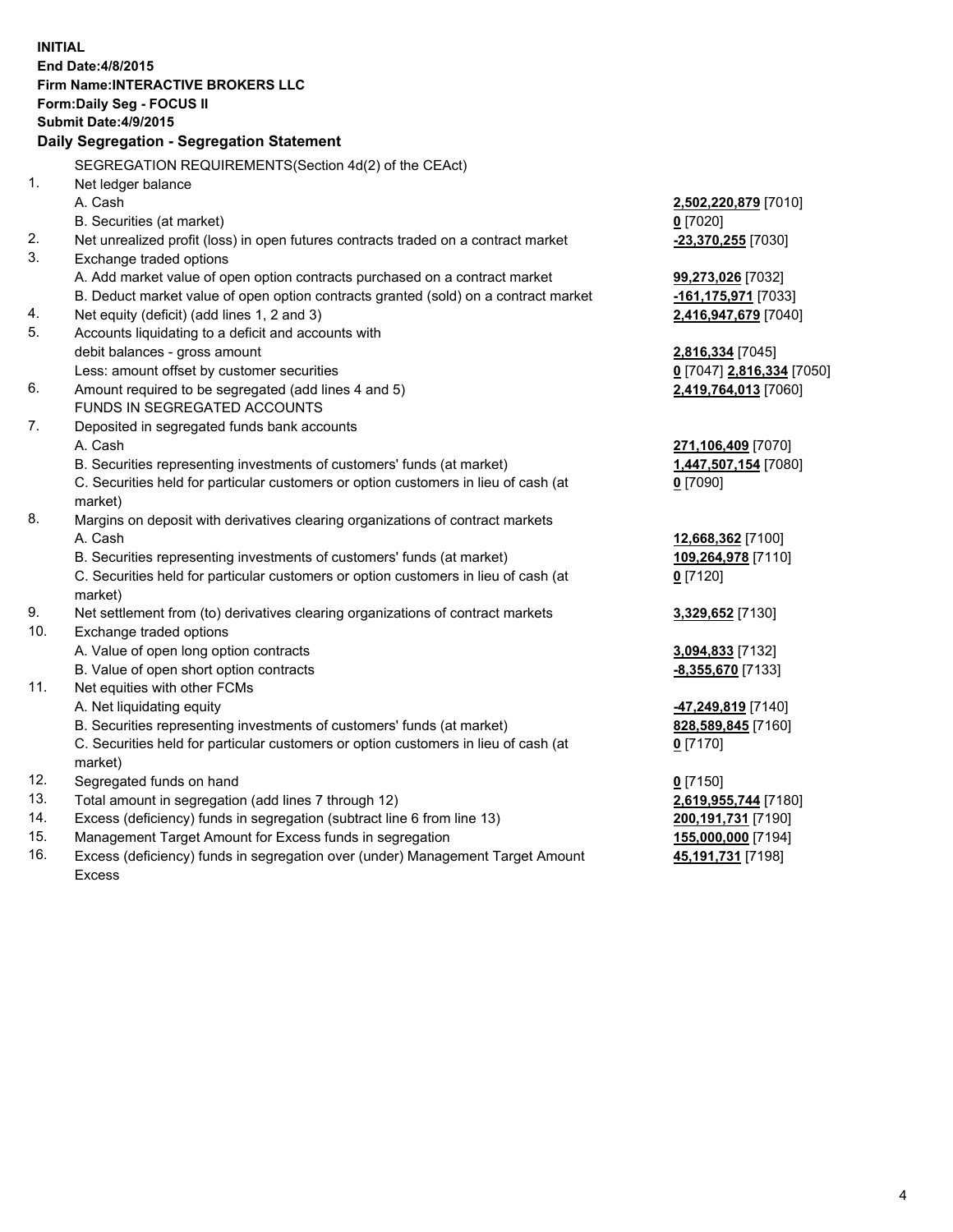## **INITIAL End Date:4/8/2015 Firm Name:INTERACTIVE BROKERS LLC Form:Daily Seg - FOCUS II Submit Date:4/9/2015 Daily Segregation - Supplemental**

| $\blacksquare$ | Total gross margin deficiencies - Segregated Funds Origin                                                                        | 183,733 [9100] |
|----------------|----------------------------------------------------------------------------------------------------------------------------------|----------------|
| $\sim$         | Total gross margin deficiencies - Secured Funds Origin                                                                           | 23,484 [9101]  |
| $\blacksquare$ | Total gross margin deficiencies - Cleared Swaps Customer Collateral Funds Origin                                                 | 0 [9102]       |
| $\blacksquare$ | Total gross margin deficiencies - Noncustomer and Proprietary Accounts Origin                                                    | $0$ [9103]     |
| $\blacksquare$ | Total number of accounts contributing to total gross margin deficiencies - Segregated<br>Funds Origin                            | 6 [9104]       |
| $\blacksquare$ | Total number of accounts contributing to total gross margin deficiencies - Secured<br>Funds Origin                               | 2 [9105]       |
| $\blacksquare$ | Total number of accounts contributing to the total gross margin deficiencies - Cleared<br>Swaps Customer Collateral Funds Origin | $0$ [9106]     |
| $\blacksquare$ | Total number of accounts contributing to the total gross margin deficiencies -<br>Noncustomer and Proprietary Accounts Origin    | $0$ [9107]     |
| $\blacksquare$ | Upload a copy of the firm's daily margin report the FCM uses to issue margin calls<br>which corresponds with the reporting date. |                |

04.08.2015 Commodity Margin Deficiency Report.xls